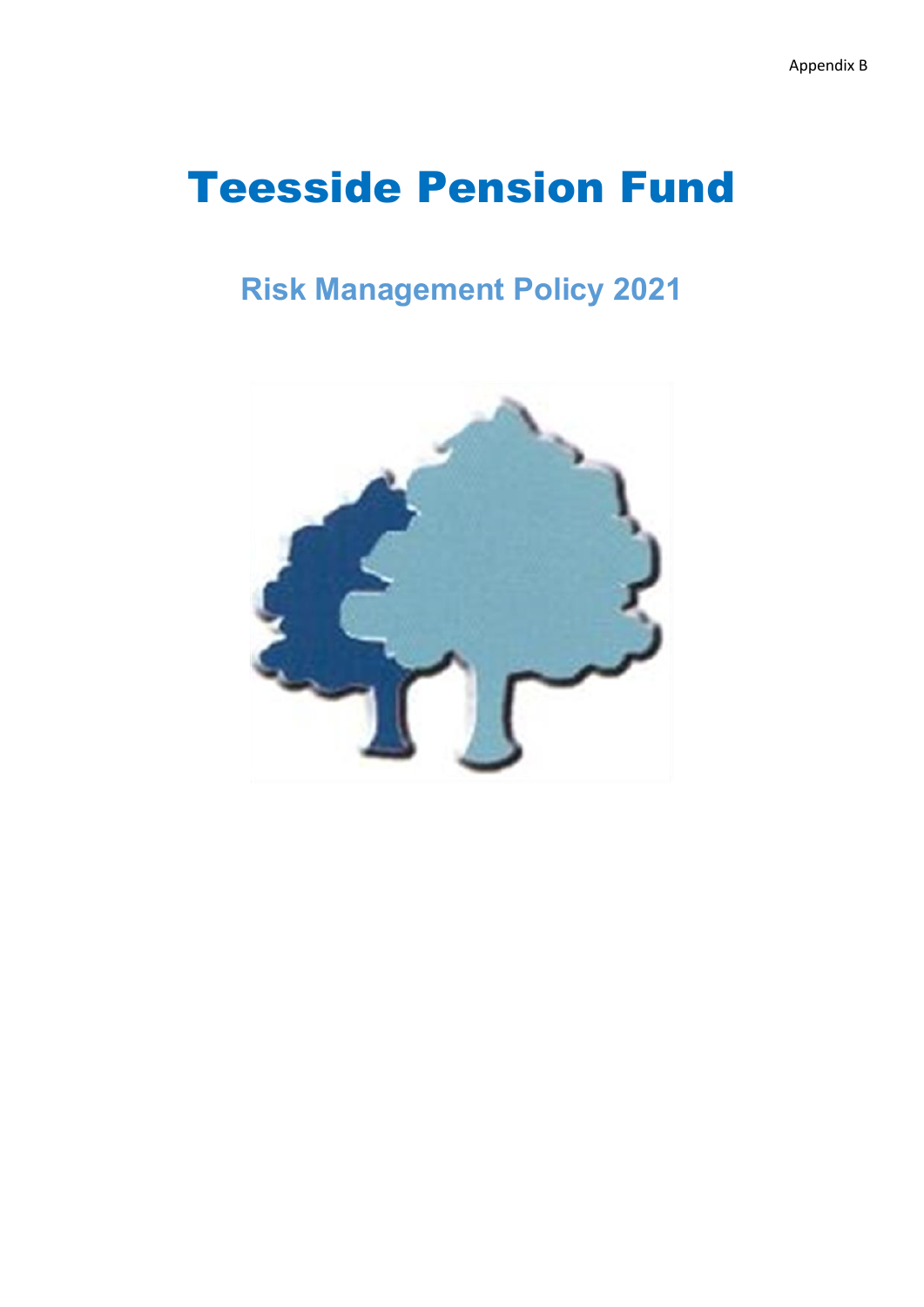### **Risk Management Policy**

#### **Introduction**

This is the Risk Management Policy of the Teesside Pension Fund ("the Fund"), part of the Local Government Pension Scheme ("LGPS") managed and administered by Middlesbrough Council ("the Administering Authority"). The Risk Management Policy details the risk management strategy for the Fund, including:

- the risk philosophy for the management of the Fund, and in particular attitudes to, and appetite for, risk
- how risk management is implemented
- risk management responsibilities
- the procedures that are adopted in the Fund's risk management process
- the key internal controls operated by the Administering Authority and other parties responsible for the management of the Fund.

The Administering Authority recognises that effective risk management is an essential element of good governance in the LGPS. By identifying and managing risks through an effective policy and risk management strategy, the Administering Authority can:

- demonstrate best practice in governance
- **F** improve financial management
- minimise the risk and effect of adverse conditions
- **EXEDENTIFY** and maximise opportunities that might arise
- **minimise threats.**

The Administering Authority adopts best practice risk management, which supports a structured and focused approach to managing risks, and ensures risk management is an integral part in the governance of the Fund at a strategic and operational level.

#### **To whom this Policy Applies**

This Risk Management Policy applies to all members of the Pension Fund Committee and the local Pension Board, including both scheme member and employer representatives. It also applies to senior officers involved in the management of the Fund.

Less senior officers involved in the daily management of the Fund are also integral to managing risk for the Fund, and will be required to have appropriate understanding of risk management relating to their roles, which will be determined and managed by the Head of Pensions Governance and Investments.

Advisers and suppliers to the Fund are also expected to be aware of this Policy, and assist officers, Committee members and Board members as required, in meeting the objectives of this Policy.

#### **Aims and Objectives**

In relation to understanding and monitoring risk, the Administering Authority aims to:

- integrate risk management into the culture and day-to-day activities of the Fund
- raise awareness of the need for risk management by all those connected with the management of the Fund (including advisers, employers and other partners)
- anticipate and respond positively to change
- minimise the probability of negative outcomes for the Fund and its stakeholders
- establish and maintain a robust framework and procedures for identification, analysis, assessment and management of risk, and the reporting and recording of events, based on best practice
- ensure consistent application of the risk management methodology across all Fund activities, including projects and partnerships.

To assist in achieving these objectives in the management of the Fund, the Administering Authority will aim to comply with:

- the CIPFA Managing Risk publication and
- the Pensions Act 2004 and the Pensions Regulator's Code of Practice for Public Service Pension Schemes as they relate to managing risk.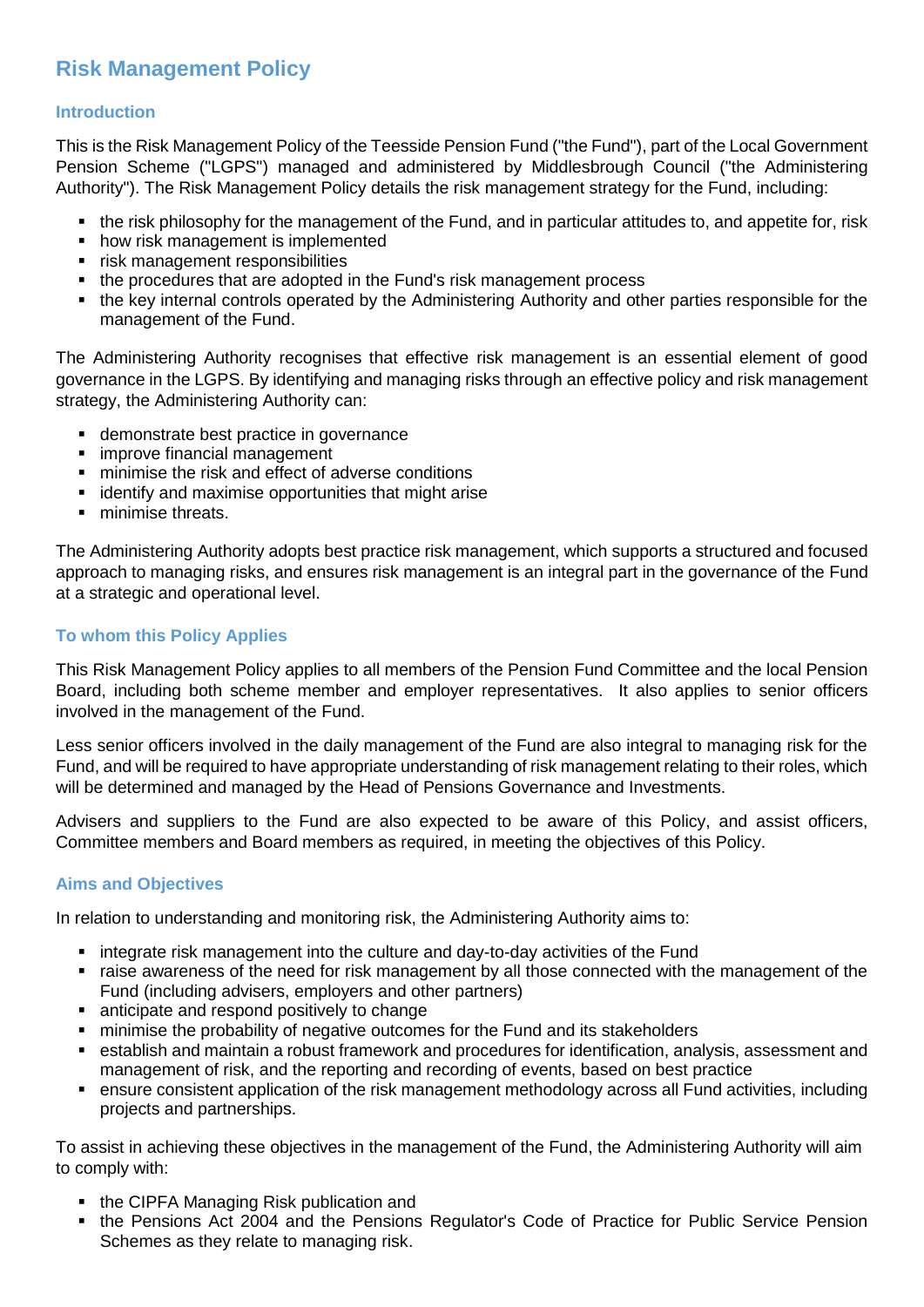#### **Risk Management Philosophy**

The Administering Authority recognises that it is not possible or even desirable to eliminate all risks. For example, the Fund's investment strategy shows a strong preference for growth assets, which involves accepting a level of risk. Accepting and actively managing risk is therefore a key part of the risk management strategy for the Fund. A key determinant in selecting the action to be taken in relation to any risk will be its potential impact on the Fund's objectives in light of the Administering Authority's risk appetite, particularly in relation to investment matters. Equally important is striking a balance between the cost of risk control actions against the possible effect of the risk occurring.

In managing risk, the Administering Authority will:

- ensure that there is a proper balance between risk taking and the opportunities to be gained
- adopt a system that will enable the Fund to anticipate and respond positively to change
- minimise loss and damage to the Fund and to other stakeholders who are dependent on the benefits and services provided
- make sure that any new areas of activity (new investment strategies, joint-working, framework agreements etc.), are only undertaken if the risks they present are fully understood and taken into account in making decisions.

The Administering Authority also recognises that risk management is not an end in itself; nor will it remove risk from the Fund or the Administering Authority. However it is a sound management technique that is an essential part of the Administering Authority's stewardship of the Fund. The benefits of a sound risk management approach include better decision-making, improved performance and delivery of services, more effective use of resources and the protection of reputation.

#### **CIPFA and The Pensions Regulator's Requirements**

#### *CIPFA Managing Risk Publication*

CIPFA has published technical guidance on managing risk in the LGPS. The publication explores how risk manifests itself across the broad spectrum of activity that constitutes LGPS financial management and administration, and how, by using established risk management techniques, those risks can be identified, analysed and managed effectively.

The publication also considers how to approach risk in the LGPS in the context of the role of the administering authority as part of a wider local authority and how the approach to risk might be communicated to other stakeholders.

#### *The Pension Regulator's Code of Practice*

The Public Service Pensions Act 2013 added the following provision to the Pensions Act 2004 relating to the requirement to have internal controls in public service pension schemes.

#### *"249B Requirement for internal controls: public service pension schemes*

*(1) The scheme manager of a public service pension scheme must establish and operate internal controls which are adequate for the purpose of securing that the scheme is administered and managed—*

- *(a) in accordance with the scheme rules, and*
- *(b) in accordance with the requirements of the law.*

*(2) Nothing in this section affects any other obligations of the scheme manager to establish or operate internal controls, whether imposed by or by virtue of any enactment, the scheme rules or otherwise.* 

*(3) In this section, "enactment" and "internal controls" have the same meanings as in section 249A."*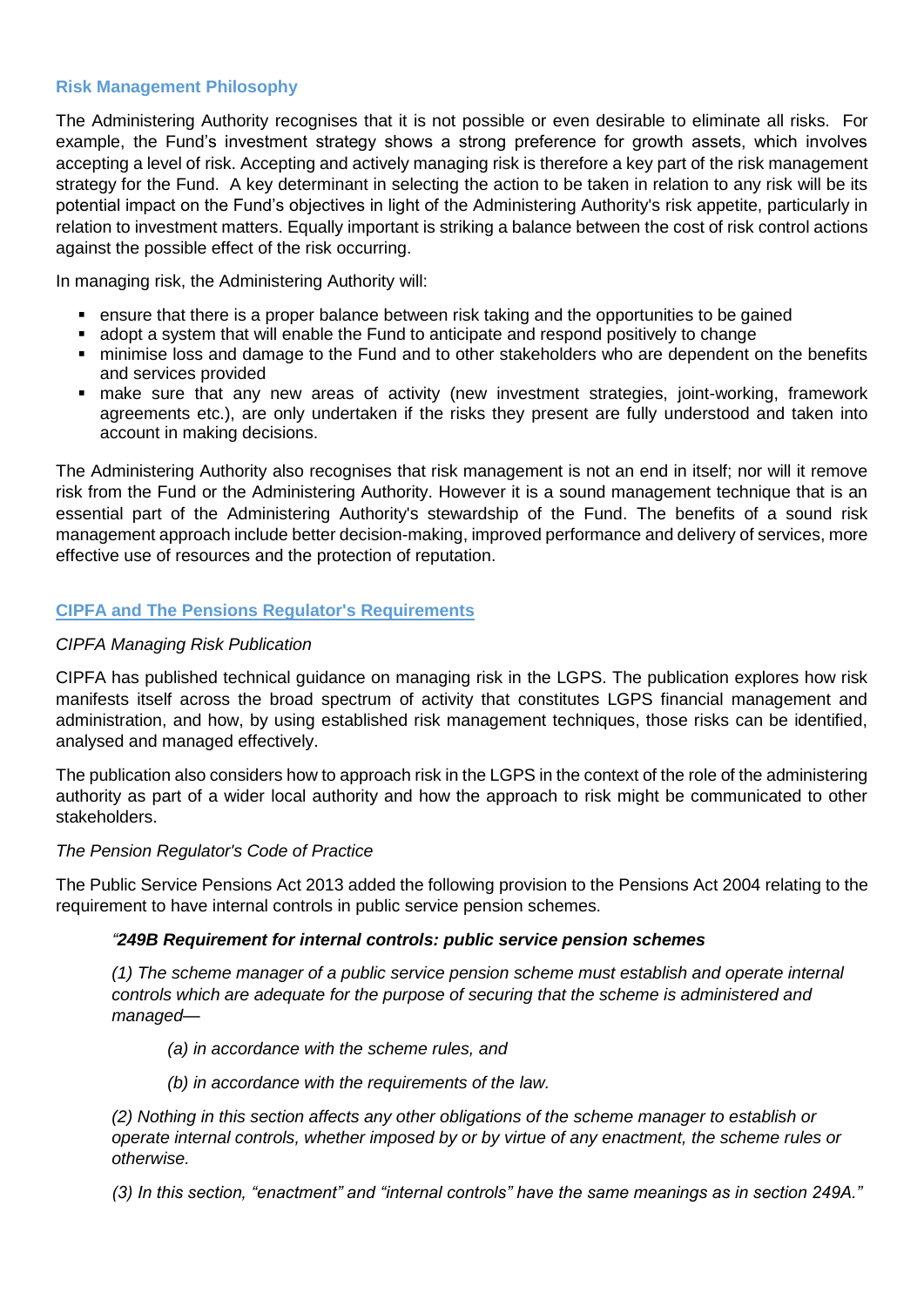Section 90A of the Pensions Act 2004 requires the Pensions Regulator to issue a code of practice relating to internal controls. The Pensions Regulator has issued such a code in which they encourage scheme managers (i.e. administering authorities in the LGPS) to employ a risk based approach to assessing the adequacy of their internal controls and to ensure that sufficient time and attention is spent on identifying, evaluating and managing risks and developing and monitoring appropriate controls.

The Pensions Regulator's code of practice guidance on internal controls requires scheme managers to carry out a risk assessment and produce a risk register which should be reviewed regularly. The risk assessment should begin by:

- setting the objectives of the scheme
- determining the various functions and activities carried out in the running of the scheme, and
- **EXECT** identifying the main risks associated with those objectives, functions and activities.

The code of practice goes on to say that schemes should consider the likelihood of risks arising and the effect if they do arise when determining the order of priority for managing risks, and focus on those areas where the impact and likelihood of a risk materialising is high. Schemes should then consider what internal controls are appropriate to mitigate the main risks they have identified and how best to monitor them. The code of practice includes the following examples as issues which schemes should consider when designing internal controls to manage risks:

- how the control is to be implemented and the skills of the person performing the control
- the level of reliance that can be placed on information technology solutions where processes are automated
- whether a control is capable of preventing future recurrence or merely detecting an event that has already happened
- the frequency and timeliness of a control process
- how the control will ensure that data is managed securely, and
- the process for flagging errors or control failures, and approval and authorisation controls.

The code states that risk assessment is a continual process and should take account of a changing environment and new and emerging risks. It further states that an effective risk assessment process will provide a mechanism to detect weaknesses at an early stage and that schemes should periodically review the adequacy of internal controls in:

- mitigating risks
- supporting longer-term strategic aims, for example relating to investments
- **identifying success (or otherwise) in achieving agreed objectives, and**
- providing a framework against which compliance with the scheme regulations and legislation can be monitored.

Under section 13 of the Pensions Act 2004, the Pensions Regulator can issue an improvement notice (i.e. a notice requiring steps to be taken to rectify a situation) where it is considered that the requirements relating to internal controls are not being adhered to.

#### **Application to the Teesside Pension Fund**

The Administering Authority adopts the principles contained in CIPFA's Managing Risk in the LGPS document and the Pension Regulator's code of practice in relation to the Fund. This Risk Policy highlights how the Administering Authority strives to achieve those principles through use of risk management processes and internal controls incorporating regular monitoring and reporting.

#### **Responsibility**

The Administering Authority must be satisfied that risks are appropriately managed. For this purpose, the Head of Pensions Governance and Investments is the designated individual for ensuring the process outlined below is carried out, subject to the oversight of the Pension Fund Committee.

However, it is the responsibility of each individual covered by this Policy to identify any potential risks for the Fund and ensure that they are fed into the risk management process.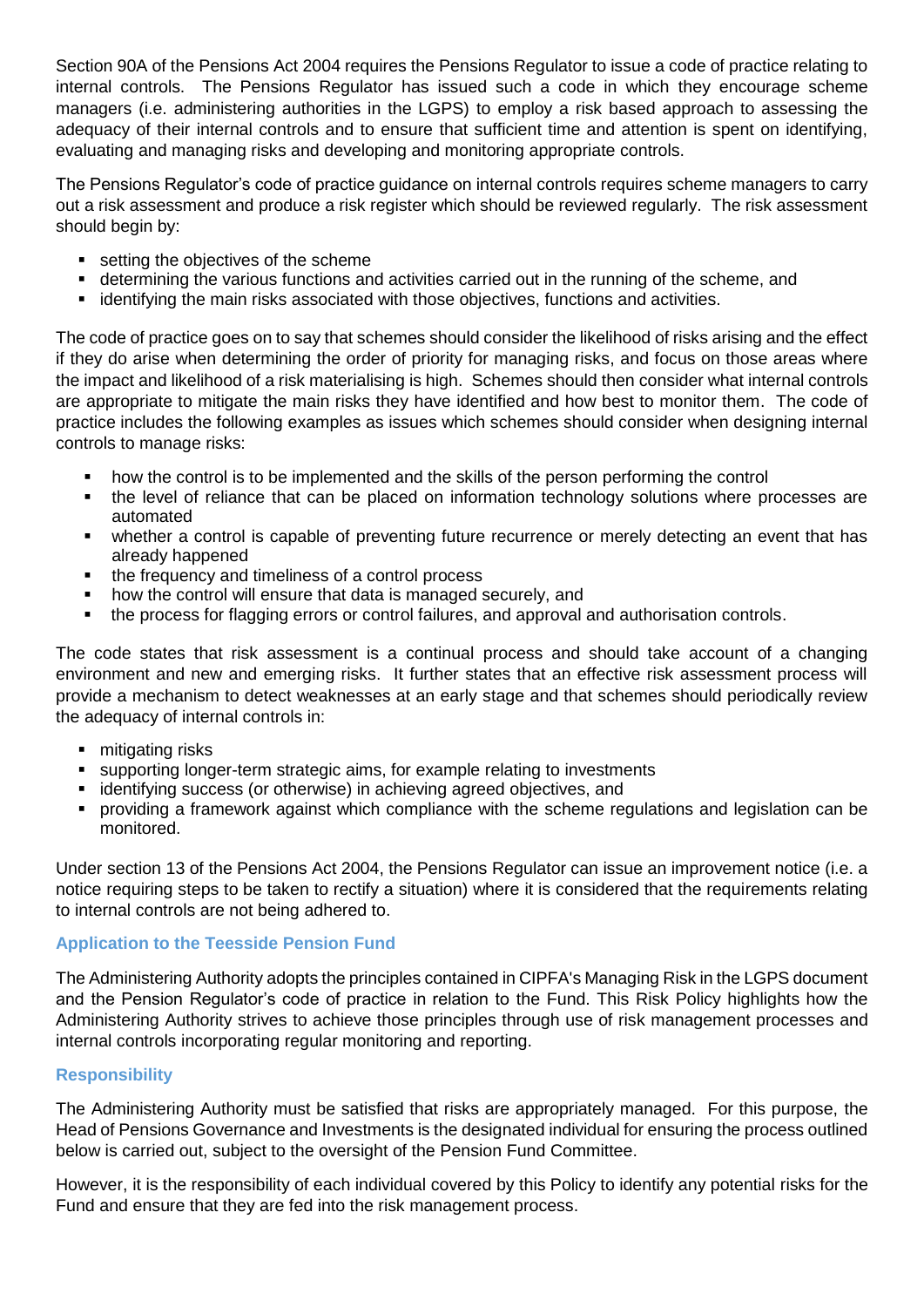#### **The Teesside Pension Fund Risk Management Process**

The Administering Authority's risk management process is in line with that recommended by CIPFA and is a continuous approach which systematically looks at risks surrounding the Fund's past, present and future activities. The main processes involved in risk management are identified in the figure below and detailed in the following sections:



#### *1. Risk Identification*

The risk identification process is both a proactive and reactive one: looking forward i.e. horizon scanning for potential risks, and looking back, by learning lessons from reviewing how previous decisions and existing processes have manifested in risks to the organisation.

Risks are identified by a number of means including, but not limited to:

- formal risk assessment exercises managed by the Pension Fund Committee
- performance measurement against agreed objectives
- findings of internal and external audit and other adviser reports
- feedback from the local Pension Board, employers and other stakeholders
- **•** informal meetings of senior officers or other staff involved in the management of the Fund
- liaison with other organisations, regional and national associations, professional groups, etc.
- **Example 1** legal determinations, including from the Pensions Ombudsman, Pensions Regulator and court cases

Once identified, risks will be documented on the Fund's risk register, which is the primary control document for the subsequent analysis, control and monitoring of those risks.

#### *2. Risk Analysis & Evaluation*

Once potential risks have been identified, the next stage of the process is to analyse and profile each risk. Risks will be assessed by considering the likelihood of the risk occurring and the impact if it does occur, with the score for likelihood multiplied by the score for impact to determine the current overall risk rating, as illustrated in Middlesbrough Council's Risk Matrix on the next page.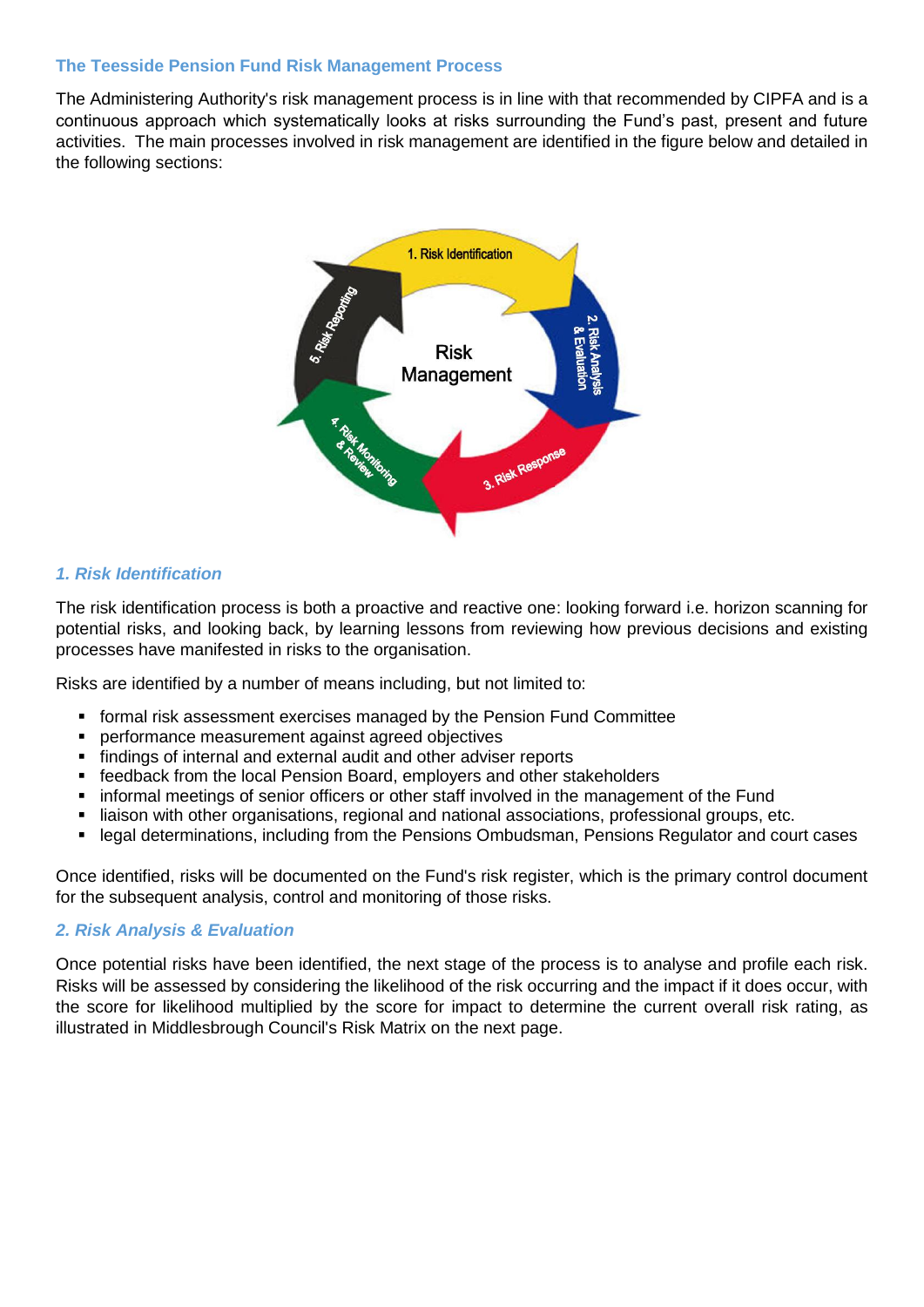|            | 5            | <b>Almost</b><br>Certain<br>$>80\%$ | Low<br>(5)    | <b>Medium</b><br>(10) | <b>High</b><br>(15) | <b>High</b><br>(25) | <b>High</b><br>(35) |
|------------|--------------|-------------------------------------|---------------|-----------------------|---------------------|---------------------|---------------------|
| Likelihood | 4            | Likely                              | Low           | <b>Medium</b>         | <b>High</b>         | <b>High</b>         | <b>High</b>         |
|            | 3            | 51% - 80%                           | (4)           | (8)                   | (12)                | (20)                | (28)                |
|            |              | <b>Possible</b>                     | Low           | <b>Medium</b>         | <b>Medium</b>       | <b>High</b>         | <b>High</b>         |
|            | $\mathbf{2}$ | 21% - 50%                           | (3)           | (6)                   | (9)                 | (15)                | (21)                |
|            |              | <b>Unlikely</b>                     | Low           | Low                   | <b>Medium</b>       | <b>Medium</b>       | <b>High</b>         |
|            | 1            | $6 - 20%$                           | (2)           | (4)                   | (6)                 | (10)                | (14)                |
|            |              | Rare                                | Low           | Low                   | Low                 | Low                 | <b>Medium</b>       |
|            |              | $<6\%$                              | (1)           | (2)                   | (3)                 | (5)                 | (7)                 |
|            |              |                                     |               | $\overline{2}$        | 3                   | 5                   |                     |
|            |              |                                     | Insignificant | <b>Minor</b>          | <b>Moderate</b>     | <b>Major</b>        | <b>Extreme</b>      |

| <b>Risk/Impact Type</b>  | Impact                                                              |                                                                                                                                           |                                                                                                                                                      |                                                                                                                                                                                                |                                                                                                   |  |  |  |
|--------------------------|---------------------------------------------------------------------|-------------------------------------------------------------------------------------------------------------------------------------------|------------------------------------------------------------------------------------------------------------------------------------------------------|------------------------------------------------------------------------------------------------------------------------------------------------------------------------------------------------|---------------------------------------------------------------------------------------------------|--|--|--|
| <b>Financial</b>         | $<$ £0.1m                                                           | $£0.1m - £0.5m$                                                                                                                           | $£0.5m - £1m$                                                                                                                                        | $f1m - f3m$                                                                                                                                                                                    | >E3m                                                                                              |  |  |  |
| Reputation               | No publicity                                                        | Adverse internal                                                                                                                          | Local media                                                                                                                                          | National media < 3                                                                                                                                                                             | National media >                                                                                  |  |  |  |
|                          |                                                                     | publicity                                                                                                                                 | coverage                                                                                                                                             | day coverage                                                                                                                                                                                   | 3 day coverage                                                                                    |  |  |  |
| <b>Health and Safety</b> | No/minor injury                                                     | Superficial injuries,<br>minor cuts and<br>bruises, nuisance<br>and irritation, ill<br>health leading to<br>temporary minor<br>disability | Occupational<br>deafness,<br>dermatitis,<br>allergy, WRULDs,<br>RSIs, VWF, ill<br>health leading to<br>permanent minor<br>disability. HSE<br>Enquiry | Amputations,<br>permanent loss of<br>eyesight, major<br>fractures,<br>poisonings and<br>gassings,<br>severe/multiple/fa<br>tal injuries<br>Long term<br>disability or need<br>for redeployment | Multiple fatalities                                                                               |  |  |  |
| Data                     |                                                                     | <b>Business critical</b><br>information<br>compromised                                                                                    | Serious breach of<br>information<br>confidentiality                                                                                                  | Temporary loss of<br>business critical<br>information                                                                                                                                          | Indefinite loss of<br>business critical<br>information                                            |  |  |  |
| <b>Staff Morale</b>      | Passing Problem,<br>Days                                            | Short term issue<br>(weeks)                                                                                                               | Staff morale -<br>longer term issue<br>(months)                                                                                                      | Staff morale -<br>significant<br>problem (>12<br>months)                                                                                                                                       | Staff morale -<br>major<br>breakdown/loss<br>of staff<br>confidence or<br>management<br>authority |  |  |  |
| <b>Business Targets</b>  | Occasional missing<br>of business targets<br>by more than 20%       | Frequent missing<br>of business targets<br>by more than 30%                                                                               | Frequent missing<br>of business<br>targets by more<br>than 40%                                                                                       | Frequent missing<br>of business targets<br>by more than 50%                                                                                                                                    | Frequent missing<br>of all business<br>targets                                                    |  |  |  |
| Operational              | Operational<br>inconvenience not<br>affecting quality of<br>service | Service disruption<br>causing<br>operational<br>inconvenience for<br>up to 12 hours                                                       | Service<br>interrupted<br>and/or work area<br>unusable,<br>necessitating<br>temporary<br>working<br>arrangements for<br>up to 24 hours               | Services curtailed<br>for up to 48 hours<br>and/or areas<br>beyond the<br>directorate<br>affected                                                                                              | Services curtailed<br>for more than 48<br>hours                                                   |  |  |  |
| Partnership              | Weak partnerships<br>- general<br>inconvenience only                | Weak partnerships<br>- minor issues<br>readily overcome                                                                                   | Significant<br>weakness in<br>partner<br>relationships                                                                                               | Unreliable<br>partner(s) in<br>contracts                                                                                                                                                       | Partnership<br>performance so<br>bad needs<br>dissolving                                          |  |  |  |
| Legal                    |                                                                     | Minor out-of-court<br>settlement                                                                                                          | Civil action - no<br>defence                                                                                                                         | Class action                                                                                                                                                                                   | Criminal<br>prosecution - no<br>defence                                                           |  |  |  |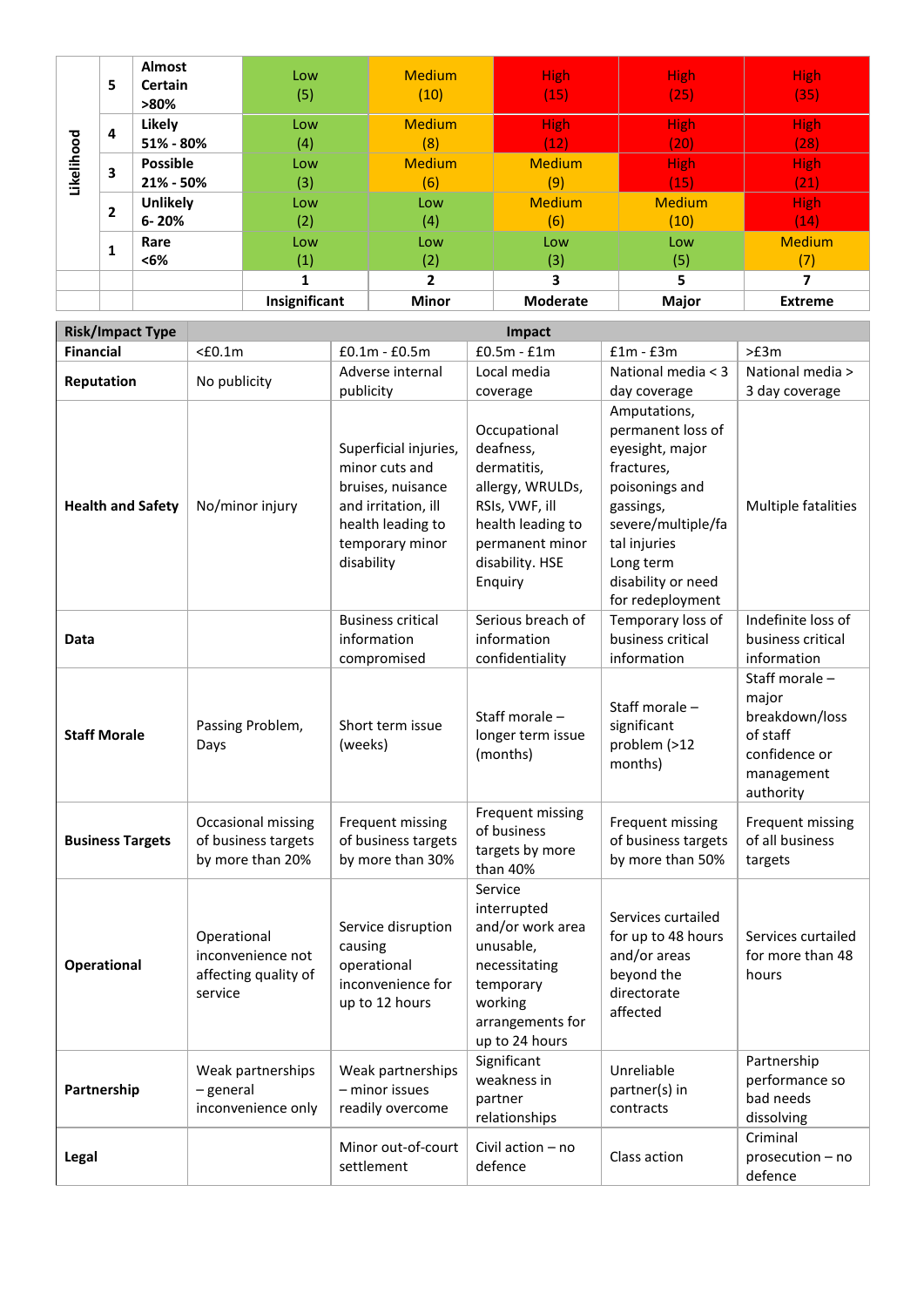When considering the risk rating, the Administering Authority will have regard to the existing controls in place and these will be summarised on the risk register.

#### *3. Risk Response*

The Head of Pensions Governance and Investments will review the extent to which the identified risks are covered by existing internal controls and determine whether any further action is required to control the risk, including reducing the likelihood of a risk event occurring or reducing the severity of the consequences should it occur. Before any such action can be taken, Pension Fund Committee approval may be required where appropriate officer delegations are not in place. The result of any change to the internal controls could result in any of the following:

- **Tolerate**  the exposure of a risk may be tolerable without any further action being taken; this is partially driven by the Administering Authority's risk 'appetite' in relation to the Pension Fund;
- **Treat** action is taken to constrain the risk to an acceptable level;
- **Terminate** some risks will only be treatable, or containable to acceptable levels, by terminating the activity;
- **Transfer** for example, transferring the risk to another party either by insurance or through a contractual arrangement.

The Fund's risk register details all further action in relation to a risk and the owner for that action.

#### *4. Risk Monitoring & Review*

Risk monitoring is the final part of the risk management cycle and will be the responsibility of the Pension Fund Committee. In monitoring risk management activity, the Committee will consider whether:

- the risk controls taken achieved the desired outcomes
- the procedures adopted and information gathered for undertaking the risk assessment were appropriate
- greater knowledge of the risk and potential outcomes would have improved the decision-making process in relation to that risk
- there are any lessons to be learned for the future assessment and management of risks.

#### *5. Risk Reporting*

Progress in managing risks will be monitored and recorded on the risk register. The risk register, including any changes to the internal controls, will be provided on an annual basis to the Pension Fund Committee.

The Pension Fund Committee will be provided with updates on a quarterly basis in relation to any changes to risks and any newly identified risks.

As a matter of course, the local Pension Board will be provided with the same information as is provided to the Pension Fund Committee and they will be able to provide comment and input to the management of risks.

In order to identify whether the objectives of this policy are being met, the Administering Authority will review the delivery of the requirements of this Policy on an annual basis taking into consideration any feedback from the local Pension Board.

The risks identified are of significant importance to the Pension Fund. Where a risk is identified that could be of significance to the Council it could also be included in the Council's Risk Register.

#### **Key risks to the effective delivery of this Policy**

The key risks to the delivery of this Policy are outlined below. The Pension Fund Committee will monitor these and other key risks and consider how to respond to them.

- Risk management becomes mechanistic, is not embodied into the day to day management of the Fund and consequently the objectives of the Policy are not delivered
- Changes in Pension Fund Committee and/or local Pension Board membership and/or senior officers mean key risks are not identified due to lack of knowledge
- **Insufficient resources are available to satisfactorily assess or take appropriate action in relation to** identified risks